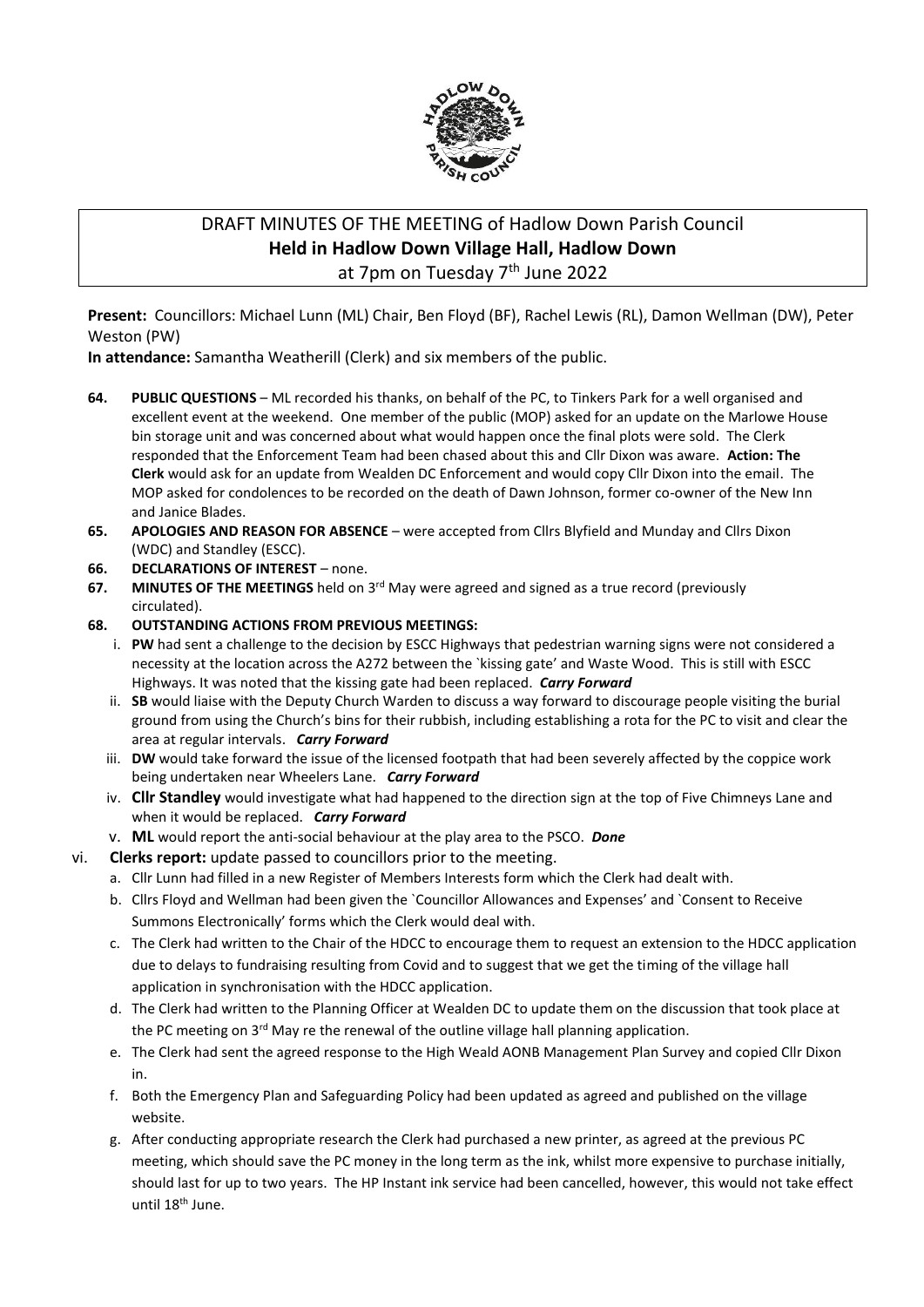- h. The Clerk had asked the mole exterminator to visit the burial ground to deal with the moles there.
- i. The Clerk had sought a further three quotes for the PC insurance renewal as the current insurers had changed from providing three quotes to providing a single quote and a provider had been chosen and a three year deal agreed.
- j. The Clerk had responded to the Church warden's query re Clarion Housing saying that the driveway in which the pothole had formed was not their land and had sent Land Registry evidence of ownership.
- k. The PC had received £655 for the purchase of an Exclusive Right of Burial and interment.

#### **69. PLANNING:**

## i. **PLANNING APPLICATIONS:**

a. WD/2022/0727/F - BRICK KILN FARM, HADLOW DOWN, TN22 4EJ - upgrading of current non-compliant cess pit. Installation of a new treatment plant in the same position as the current cess pit.

The PC voted unanimously 5/0 to support the application due to it being an appropriate upgrade and beneficial to the environment.

ii. **APPROVED PLANNING APPLICATIONS:**

a. **WD/2022/0151/F - LAND ADJOINING, KEEPER'S COTTAGE, BRICK KILN LANE, HADLOW DOWN, UCKFIELD, TN22 4EJ** – new storage building.

b. **WD/2022/0611/FA – VALE FARM, DOG KENNEL LANE, HADLOW DOWN, TN22 4EL** – removal of condition 6 (agricultural occupancy condition) from WD/1984/3791/F (single private dwelling).

**70. REPORTS FROM CLLR.BOB STANDLEY, ESCC & CLLR PHIL DIXON -** *Written reports had already been submitted which would accompany the minutes on the village website.*

#### **71. HIGHWAYS:**

- i. Speed Indicator Signs PW had approached six contractors for quotes but was waiting for them to respond.
- ii. Waste Wood bridleway ML had met with a local resident and visited the area as it was of particular concern to both walkers and equestrian users. PW had logged the issue with ESCC and they had acknowledged the problem but it was not at the top of their list to deal with. **Action: ML** would ask the equestrian community to email Cllr Standley with their concerns, copying in the Clerk.
- **72. REPORTS FROM COUNCILLORS (COUNCIL MATTERS AND OUTSIDE BODIES) –** *A written report had already been submitted which would accompany the minutes on the village website.* PW confirmed that the SID had been moved to the A272, facing west bound traffic.
- **73. DEBRIEF FROM `OVER-DEVELOPMENT IN WEALDEN' MEETING** BF updated that Wealden had to build 1,218 new houses per year but the 2018 population projections for Wealden indicate an 8% population growth over the next 20 years and to achieve this amount of growth Wealden would only need 5,700 houses in the next 20 years not the 24,000 given by the standard method formula that planning authorities are required to use to calculate their minimum annual housing need. There are 7,500/8,000 passed planning applications that have yet to be built and these will only be included in the new local plan if they were approved within the start date of the Plan. The 2.35 person per household in Wealden was questioned as this pushed for more than 2 bedroom houses and Wealden do have a company that build houses that include 4 and 5 bedrooms.  $31^{st}$  Dec 2023 is the submission date for the local plan. At the meeting it was decided to make things more formal so a constitution will be written for this community group and then they will write to Michael Gove. If the standard method gets tweaked then Eastbourne will meet their numbers which will help Wealden who don't want to have to take their extra numbers.
- **74. BOUNDARY AND DRAINAGE ISSUES AT BOTTOM OF PLAYING FIELD** ML updated that he had had a further meeting with the adjacent land owner who is in agreement for works to be done but the discharge point needs to be agreed with both the land owner and with help from the Playing Field Committee (PFC). A clear specification of what needs to be done would need to be agreed before getting quotes. **Action: ML and BF** would meet at the playing field to discuss the discharge point.
- **75. HOW TO ATTRACT VOLUNTEERS TO VILLAGE COMMITTEES –** RL gave an update on the `Together We Can' Project to say that broad terms for the project had been agreed and plans were in place to do a big picnic event, guided tours and a book.

## **76. BURIAL GROUND**

- i. Dealing with clearing the area owned by the PC set aside for burial ground extension the PC thanked Guy and BF for doing this work. **Agreed: BF** would strim this area annually in the Autumn.
- ii. Request for memorial inscription this was reviewed and agreed.
- **77. PLAY AREA UPGRADE PROJECT Action: BF and R**L would discuss with the PFC whether they would apply for funding for the ground work for the play area upgrade project but due to the timescales involved any work would likely not take place until 2023.

## **78. CORRESPONDENCE RECEIVED:**

- i. How to arrange for horse riding signs and speed signs for reckless drivers **Action: The Clerk** would add this issue to the SLR meeting agenda.
- ii. New dirt race track at Little England Farm this had been reported to Wealden DC Enforcement.